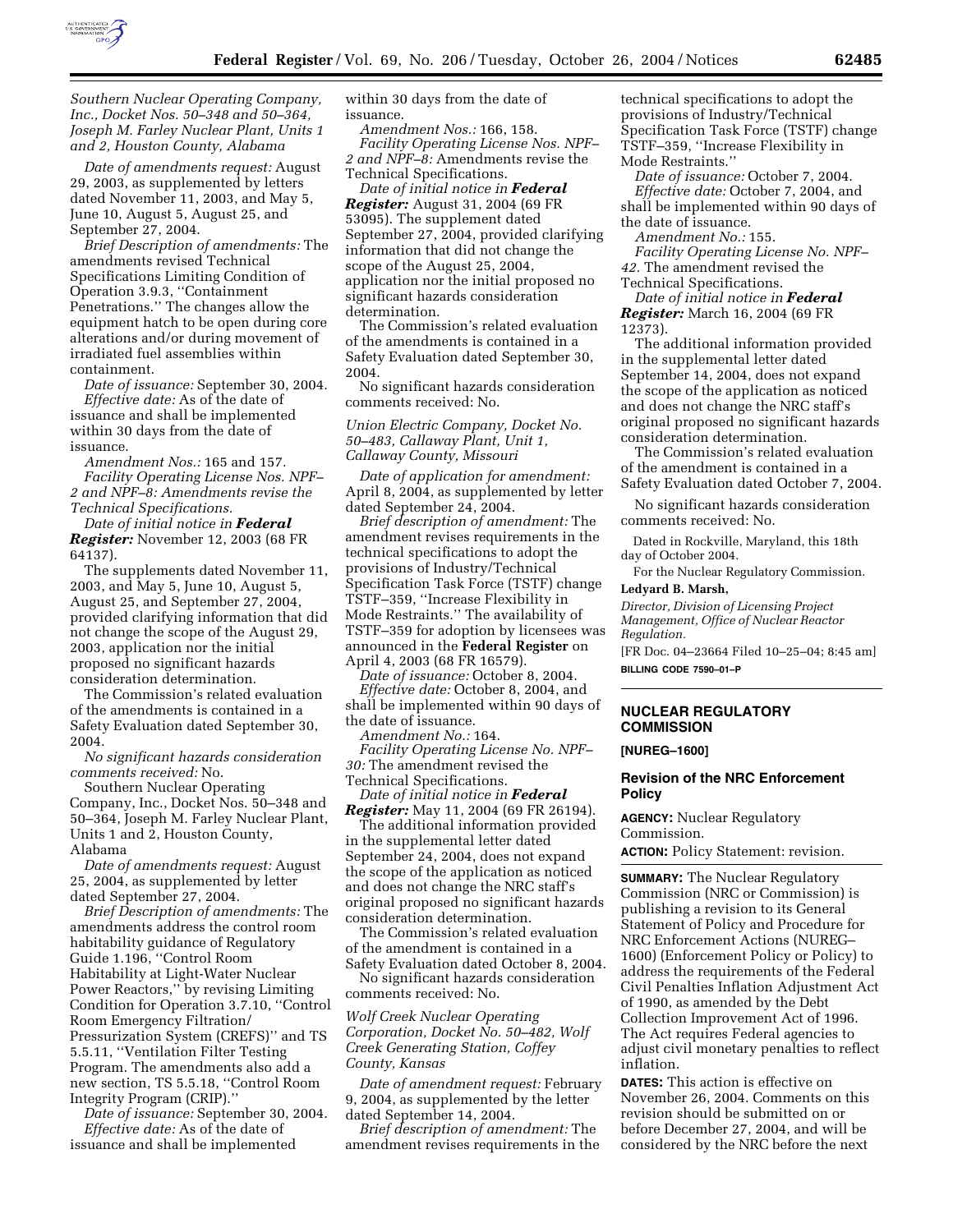Enforcement Policy revision. The Commission will apply the modified Policy to violations that occur after the effective date.

**ADDRESSES:** Submit written comments to: Michael T. Lesar, Chief, Rules and Directives Branch, Division of Administrative Services, Office of Administration, Mail Stop: T6D59, U.S. Nuclear Regulatory Commission, Washington, DC 20555–0001. Hand deliver comments to: 11555 Rockville Pike, Rockville, Maryland, between 7:30 a.m. and 4:15 p.m., Federal workdays. Copies of comments received may be examined at the NRC Public Document Room, Room O1F21, 11555 Rockville Pike, Rockville, MD. You may also email comments to *nrcrep@nrc.gov.*

The NRC maintains the current Enforcement Policy on its Web site at *http://www.nrc.gov,* select What We Do, Enforcement, then Enforcement Policy.

**FOR FURTHER INFORMATION CONTACT:** Renée Pedersen, Senior Enforcement Specialist, Office of Enforcement, U.S. Nuclear Regulatory Commission, Washington, DC 20555–0001, (301) 415– 2742, e-mail *rmp@nrc.gov.*

**SUPPLEMENTARY INFORMATION:** Section 234 of the Atomic Energy Act of 1954, as amended, (AEA) limits the maximum civil penalty amount that the NRC may issue for violations of the AEA at \$100,000 per violation, per day. The Federal Civil Monetary Penalties Inflation Adjustment Act of 1990 (as amended by the Debt Collection Improvement Act of 1996 (the Act)) requires that the head of each agency adjust by regulation the civil monetary penalties (CMPs) provided by law within the jurisdiction of the agency for inflation at least once every four years.

On November 3, 2000 (*See* 65 FR 59270; October 4, 2000), the NRC adjusted the aforementioned maximum civil penalty amount to \$120,000. Thus, the NRC is required to adjust this civil penalty by November 3, 2004.

The inflation adjustment mandated by the Act results in a seven percent increase to the maximum CMPs.1 Increases are to be rounded to the nearest multiple of \$10,000 in the case of penalties greater than \$100,000, but less than or equal to \$200,000.

After this mandatory adjustment for inflation and the rounding mandated by statute, the new maximum civil penalty amount will be \$130,000 per violation, per day. Concurrent with this change, the NRC is publishing a change to  $10$ CFR 2.205 in the **Federal Register** to reflect the new maximum CMP mandated by the Act. The new maximum civil penalty applies only to violations that occur after the date that the increase takes effect.

The changes mandated by the Act apply to the maximum CMP. This is also the amount that, under the Enforcement Policy approved by the Commission, is assigned as the base civil penalty for power reactors and gaseous diffusion plants for a Severity Level I violation (considered the most significant severity level). Also as a matter of policy, the Commission has approved use of lesser amounts for other types of licensees, primarily materials licensees, and for violations that are assessed at lower severity levels. This approach is set out in Tables 1A and 1B of the Enforcement Policy. Although the 1996 Act does not mandate changes to these lesser civil penalty amounts, the NRC is modifying Table 1A of the Enforcement Policy by increasing each

### TABLE 1A.—BASE CIVIL PENALTIES

amount to maintain the same proportional relationships between the penalties. These changes apply to violations occurring after the effective date of this Policy Statement.

#### **Paperwork Reduction Act**

This final policy statement does not contain a new or amended information collection requirement subject to the Paperwork Reduction Act of 1995 (44 U.S.C. 3501 *et seq.*). Existing requirements were approved by the Office of Management and Budget, approval number 3150–0136.

#### **Public Protection Notification**

If a means used to impose an information collection does not display a currently valid OMB control number, the NRC may not conduct or sponsor, and a person is not required to respond to, the information collection.

### **Small Business Regulatory Enforcement Fairness Act**

In accordance with the Small Business Regulatory Enforcement Fairness Act of 1996, the NRC has determined that this action is not a ''major'' rule and has verified this determination with the Office of Information and Regulatory Affairs, Office of Management and Budget.

Accordingly, the NRC Enforcement Policy is revised to read as follows:

#### **General Statement of Policy and Procedure for NRC Enforcement Actions**

#### **VI. Disposition of Violations**

*C. Civil Penalty* 

1. Base Civil Penalty

|                                                                                                                                                    | \$130,000 |
|----------------------------------------------------------------------------------------------------------------------------------------------------|-----------|
|                                                                                                                                                    | 65,000    |
| c. Fuel fabricators, industrial processors, <sup>1</sup> and independent spent fuel and monitored retrievable storage installations                | 32.500    |
| d. Test reactors, mills and uranium conversion facilities, contractors, waste disposal licensees, industrial radiographers, and                    |           |
|                                                                                                                                                    | 13.000    |
|                                                                                                                                                    | 6.500     |
| f. Loss, abandonment, or improper transfer or disposal of a sealed source or device, regardless of the use or type of li-<br>$censec$ <sup>3</sup> |           |
| 1. Sources or devices with a total activity greater than $3.7 \times 10_4$ MBq (1 Curie), excluding hydrogen-3 (tritium)                           | 50.000    |
|                                                                                                                                                    | 16.000    |
|                                                                                                                                                    | 6.500     |

Large firms engaged in manufacturing or distribution of byproduct, source, or special nuclear material.

<sup>2</sup>This applies to nonprofit institutions not otherwise categorized in this table, mobile nuclear services, nuclear pharmacies, and physician of-<br>fices.

<sup>3</sup>These base civil penalty amounts have been determined to be approximately three times the average cost of disposal. For specific cases, NRC may adjust these amounts to correspond to three times the actual expected cost of authorized disposal.

Index (CPI) for June 2003—CPI for June 2000.